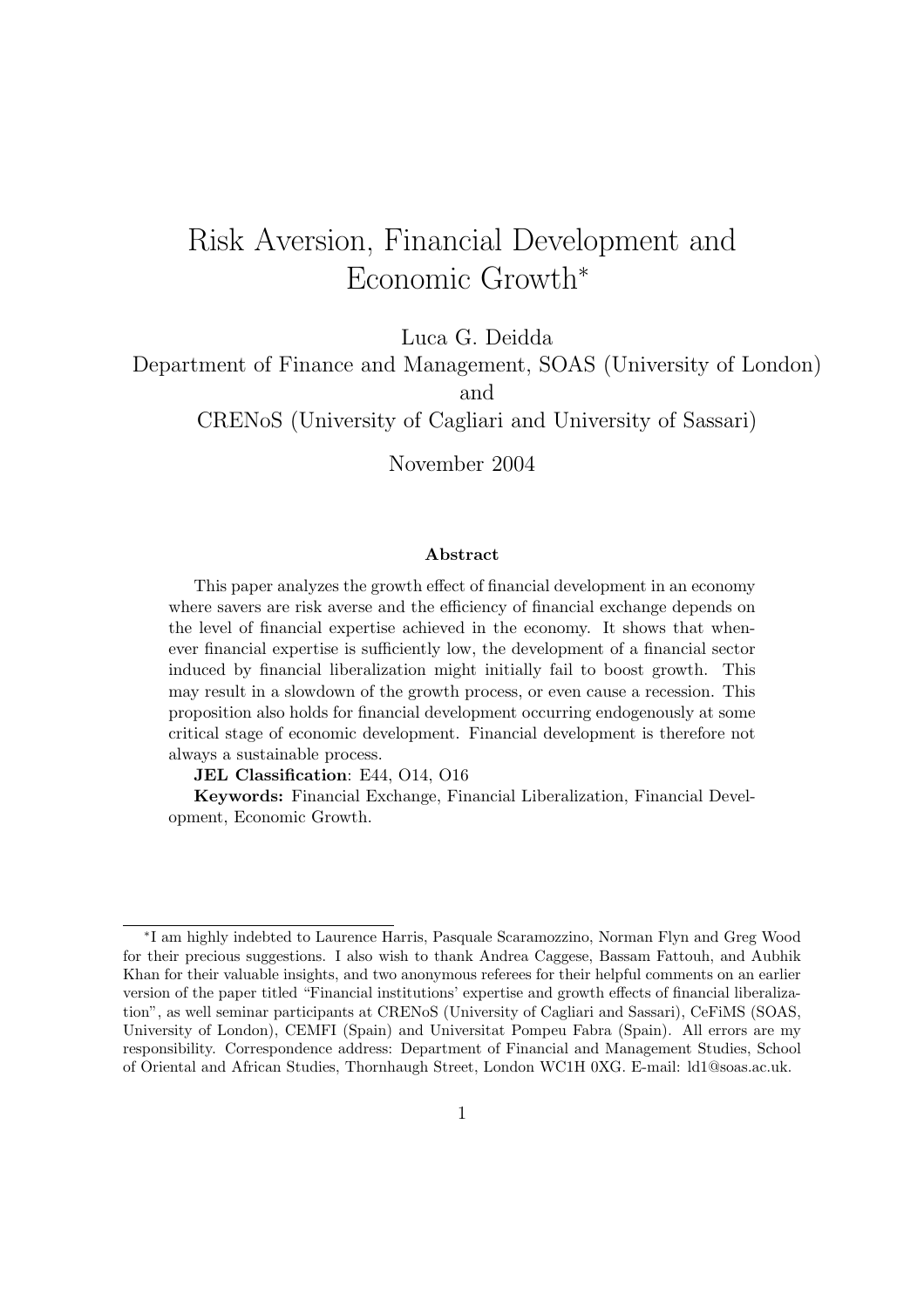### **1 Introduction**

By improving risk diversification, financial institutions allow productive but risky investment projects to be financed. Hence, the standard theoretical proposition is derived that financial development promotes economic growth.<sup>1</sup> This paper shows that if savers are averse to risk, a system of financial transactions might successfully develop even if the allocation of financial resources is less efficient as a result. Consequently, the proposition is derived that in economies populated by risk-averse savers, financial development (a) has an ambiguous effect on growth and (b) it is not always a sustainable process.

Since the influential work by Levine and King (1993) a substantial amount of empirical literature has been produced, documenting the existence of a positive correlation between financial development and long run growth.<sup>2</sup> If accurate, this evidence would certainly be enough to reduce the case of the negative effects of financial development on growth to a mere theoretical curiosity. However, a closer look at the data reveals a more complex picture than just a straightforward monotonic positive relationship between finance and growth.

For instance, Deidda and Fattouh (2002) show that the cross-country data used by King and Levine (1993) offers no significant evidence of any positive correlation between financial development indicators and growth when it comes to the group of countries with initial income per capita lower than the endogenously determined critical value of either \$756 or \$852, depending on the estimated model. Only for the sub-sample of countries with per capita income greater than that threshold is the correlation between finance and growth positive and significant. In the same vein, based on a sample of forty nine countries, Harris (1997) finds evidence of a significant positive association between indexes of stock market development and growth only within a sub-sample including those relatively highly developed economies. Again, no association between finance and growth is found for the relatively less developed economies in the sample. Further support to the hypothesis that the growth effect of financial development is ambiguous and might vary with the level of economic development comes from various time series studies. All the fourteen less developed countries in the sample of forty-one countries analyzed by Xu (2000) exhibit negative long-run cumulative effects of permanent financial development on economic growth.<sup>3</sup>

<sup>&</sup>lt;sup>1</sup>Examples of models where risk diversification plays a crucial role include Bencivenga, Smith and Starr (1995), Deveraux and Smith (1994), Obstfeld (1994), Saint Paul (1992) and Bencivenga and Smith (1991). For a general discussion, see Pagano (1993).

 $2A$  survey of the empirical literature is provided by Levine (1997). More recent contributions include, Benabib and Spiegel (2001), Levine, Loayza and Beck (2000), Beck, Levine and Loayza (2000) and Levine (1999).

<sup>3</sup>Also, Demetriades and Hussein (1996) find no clear cut evidence that financial development induces growth in a sample of sixteen developing countries. The VAR analysis by Shan, Morris and Sun (2001), conducted on nine OECD countries plus China, does not offer much empirical support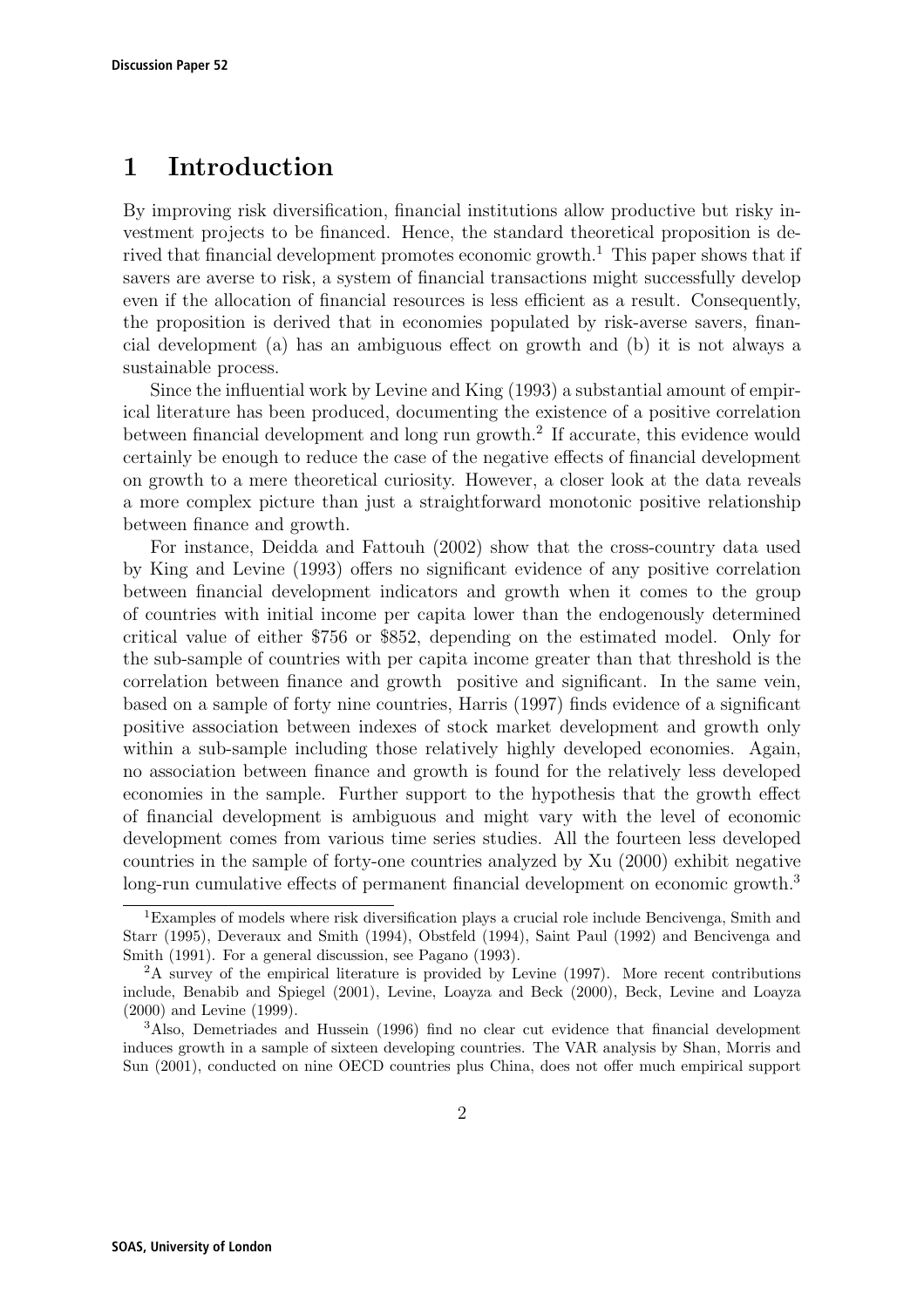Given the above empirical findings, explaining why financial development might fail to promote the growth process or even be harmful becomes an important issue rather than just a matter of intellectual curiosity. To address this issue, an overlapping generations economy is modeled, which operates either under financial autarky or financial exchange. In the first régime, capital accumulation is self-financed by households who bear all associated risks. In the second, households are able to fully diversify risk by means of financial transactions. Risk diversification allows more productive and more risky projects to be financed. However, because of unspecified market frictions, part of the potential returns that investment would have generated in a frictionless environment is destroyed through financial transactions. The assumption is that risk diversification carries an implicit cost: there is misallocation and waste of resources in the process of financial exchange associated with risk diversification, which results in the destruction of part of the potential return on investment. The magnitude of this implicit cost depends upon the level of financial expertise within the economy. The lower the level of financial expertise, the higher the portion of forgone return on investment.

Being risk averse, households value protection against risk. Because of that, households might decide to engage in financial transactions even when the return they get is lower than the expected return they would obtain under financial autarky, as long as by doing so they are able to reduce their exposure to risk. This explains why, according to this paper, financial development might still take place even when, because of the poor level of financial expertise, it worsens the allocation of financial resources compared to financial autarky. Once constant returns to scale on physical capital are introduced, the same intuition offers a theoretical explanation of the observed fact that the growth effect of financial development is not always positive.

In financially repressed economies, the financial sector plays little role in the allocation of financial resources. Financial expertise tends to be low or virtually absent, and so one could expect financial institutions to be rather inefficient.<sup>4</sup> If it takes time for financial institutions to accumulate expertise correspondingly improving their efficiency, then the immediate expansion of a financial sector following a liberalizing reform might well be associated with a period of deterioration of allocative efficiency. Indeed, according to Fry (1995), one of the reasons why the rapid expansion of the financial sector after financial liberalization might worsen the allocation of financial resources is that "[...] there are likely to be acute shortages of trained personnel in the financial sector [...]" and, "[...] obviously expertise cannot be acquired overnight [...]",

either to the view that finance fosters growth.

<sup>4</sup>Referring to the East European countries Calvo and Coricelli (1996) note that "[...] The information capital necessary for the functioning of credit markets and the concomitant banking skills were absent in the prereform regime. Moreover, private credit markets did not exist in highly centralized economies [...]". Indeed, "[...] in the prereform regime banks mainly served the role of accounting firms [...]", (ibid., page 75).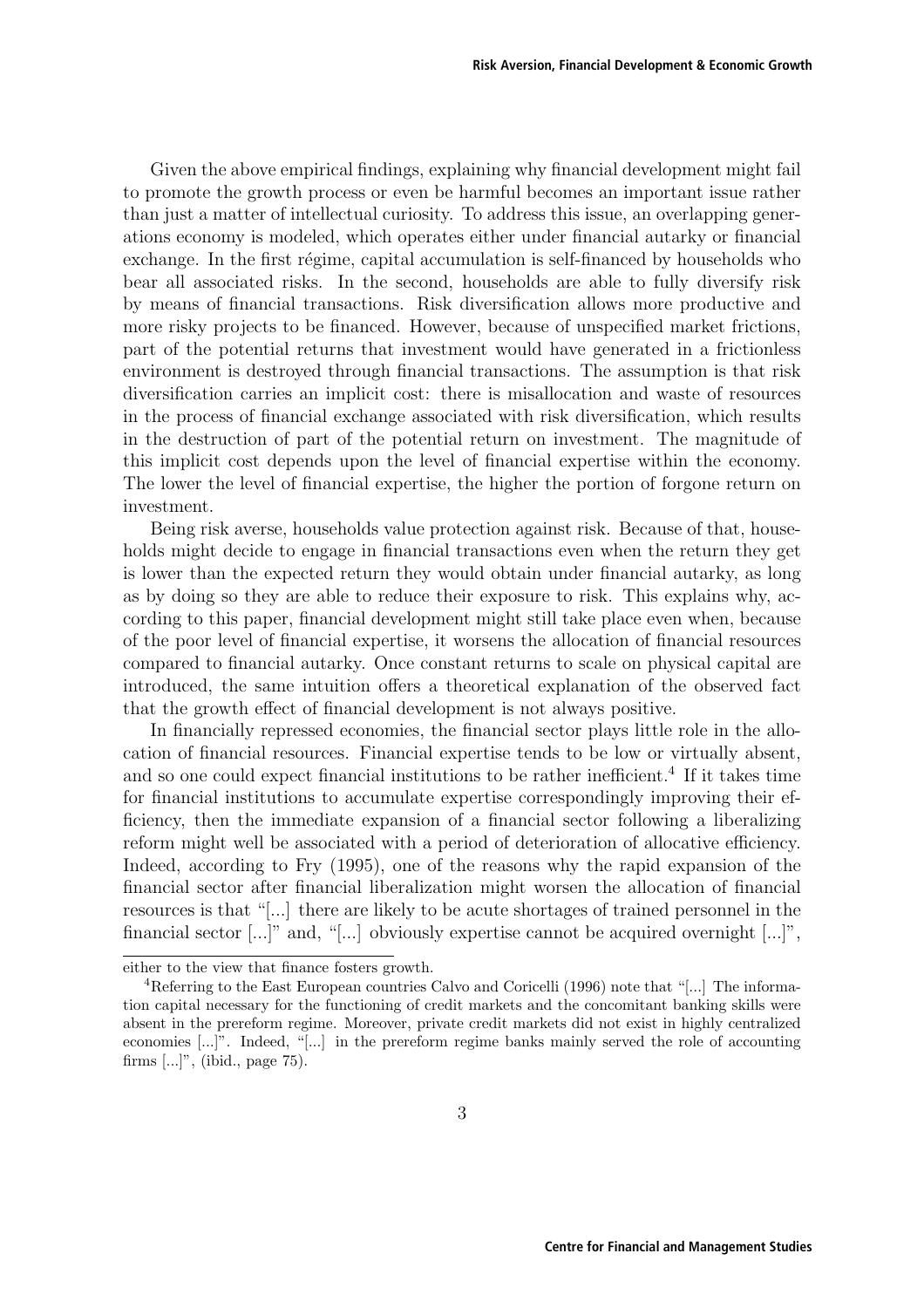(ibid. page  $454$ ).<sup>5</sup> But then, why should market forces encourage financial exchange even when financial institutions are so inefficient that they worsen the allocation of financial resources? This paper offers a simple intuitive answer to this question: risk averse savers are willing to accept a productivity loss in exchange for insurance against risk.

The literature on finance and growth has often identified the provision of better diversification opportunities as one of the reasons why financial institutions improve the allocation of financial resources thereby enhancing growth. While compatible with this standard result, the analysis conducted in this paper calls attention to the reverse possibility. Devereux and Smith (1994) and Obstfeld (1994) have both shown that risk diversification might retard growth when it reduces the propensity to save. The economics behind their result, which is in the trade off between income and substitution effects induced by risk diversification, is fundamentally different from that of the model analyzed in this paper. Here, the argument that financial development has an ambiguous growth effect is made under the assumption that financial development does not affect the propensity to save but only the allocation of savings toward investment.<sup>6</sup>

The model further assumes that the level of financial expertise increases over time due to a learning by doing externality. Obviously, because of that, financial development could eventually become a leading factor in the development process at some stage even if initially detrimental to it. More interestingly, the possibility of financial institutions having adverse growth effects, raises the issue of whether financial development is always a sustainable process. Indeed, unlike existing models such Greenwood and Jovanovic (1990) and Saint-Paul (1992), this paper concludes that endogenous financial development occurring at some threshold level of economic development might be non-sustainable.

The structure of the paper is as follows. Section 2 discusses an example of the possibility of a trade off between productivity and risk diversification. Section 3 presents the model. Section 4 analyzes the impact of financial development resulting from liberalization within the model. Section 5 extends the analysis to the case of endogenous financial development. A last section presents the conclusions.

<sup>5</sup>A similar point is raised by Blanchard et al. (1992) in their discussion about the reforming of East Europe countries: "[...] the building of both competence and expertise in banking is nearly by essence a process of learning by doing that takes years [...]", (ibid. page 78). See also Blanchard (1997).

 $6$ This also implies that, differently from Obsfeld (1994) and Deveraux and Smith (1994), our result is robust to the empirical evidence, which suggests that the effects of financial development on the propensity to save might be ambiguous.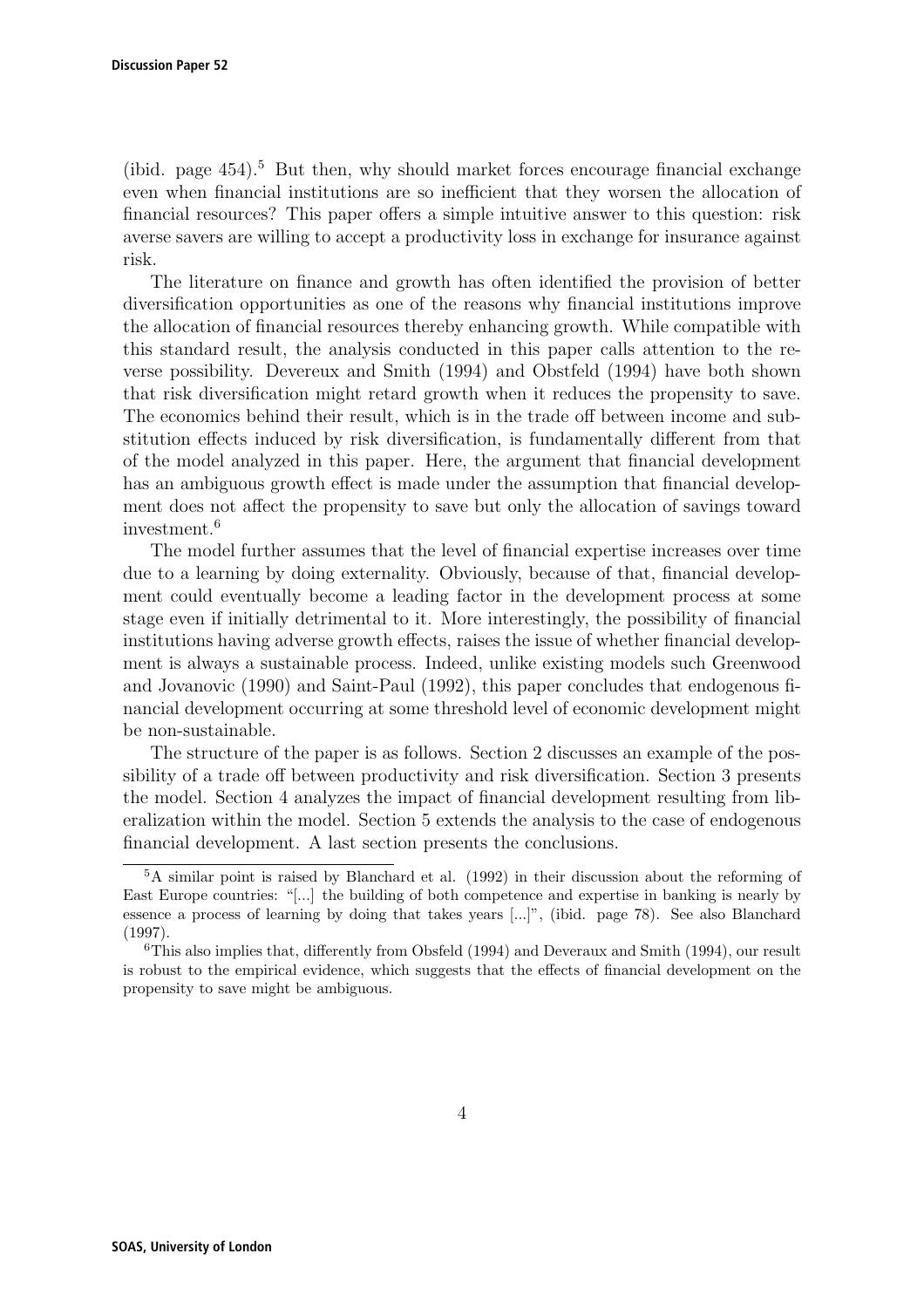## **2 The trade off between productivity and risk diversification: an example**

Consider an economy populated by a continuum of size 1 of identical risk averse households. Each household derives utility from consumption according to  $c^{\gamma}$  where c is consumption, and  $\gamma \in (0, 1)$  measures aversion to risk: the higher  $\gamma$  the lower the degree of risk aversion. Each household is endowed with  $w$  units of financial resources that convert into physical capital on a one to one basis. The consumption good is produced by plants owned by households. Each household owns one plant. The production technology converts k units of capital into  $z\bar{k}$  units of consumption good, where z equals  $\phi$  with probability p and zero otherwise.

Households decide how to allocate their financial resources in order to obtain the physical capital necessary to produce and consume. One possible strategy is autarky: each household self-finances its own plant and retains full property of it. However, for a risk averse household, autarky might not be the best financial strategy because of the risk involved. Alternatively, households could achieve full risk diversification through capital market transactions, which we generally refer to as financial transactions. In particular, each household could either: (i) use financial resources to finance the continuum of production plants owned by the other households in exchange for equity shares (or debt contracts such as bonds); or (ii) self-finance its own plant and then exchange equity shares with the other households. In the first case the capital market functions as a primary market where financial resources are exchanged for newly issued equity shares (or bonds), while in the second case it works as a secondary market, where existing equity shares are exchanged. In both cases, households can achieve a fully diversified portfolio of investments. With perfect markets and costless financial transactions, in equilibrium, the certain return per unit of financial resources generated by such a portfolio, call it  $r$ , would equal the expected marginal productivity of the financed capital,  $p\phi$ . However, we assume that, because of capital market frictions, a fraction  $\delta$  of the marginal product of capital is destroyed. Consequently, the equilibrium value r equals the average expected productivity of capital discounted by  $\delta$ , i.e.  $r = \delta p\phi$ , where  $\delta$  measures the severity of market frictions: the lower  $\delta$  the higher the fraction of return on capital forgone,  $1 - \delta$ .

Let us assume that households' choice is restricted to these two alternatives:  $(a)$  Financial autarky; (b) full risk diversification through the capital market. The expected value of the uncertain utility associated with strategy (a) is  $p(\phi w)^{\gamma}$ . By contrast, the certain utility associated with strategy (b) is equals  $(rw)^\gamma$ . Comparing the two one finds that whenever  $r \geq p^{\frac{1}{\gamma}}\phi$  holds, households prefer to diversify risk by means of financial transactions rather than incur any risk by staying autarkic. Given that, in equilibrium,  $r = \delta p\phi$ , this inequality implies that risk diversification is the equilibrium optimal strategy so long as  $\delta \geq p^{\frac{1-\gamma}{\gamma}}$  holds.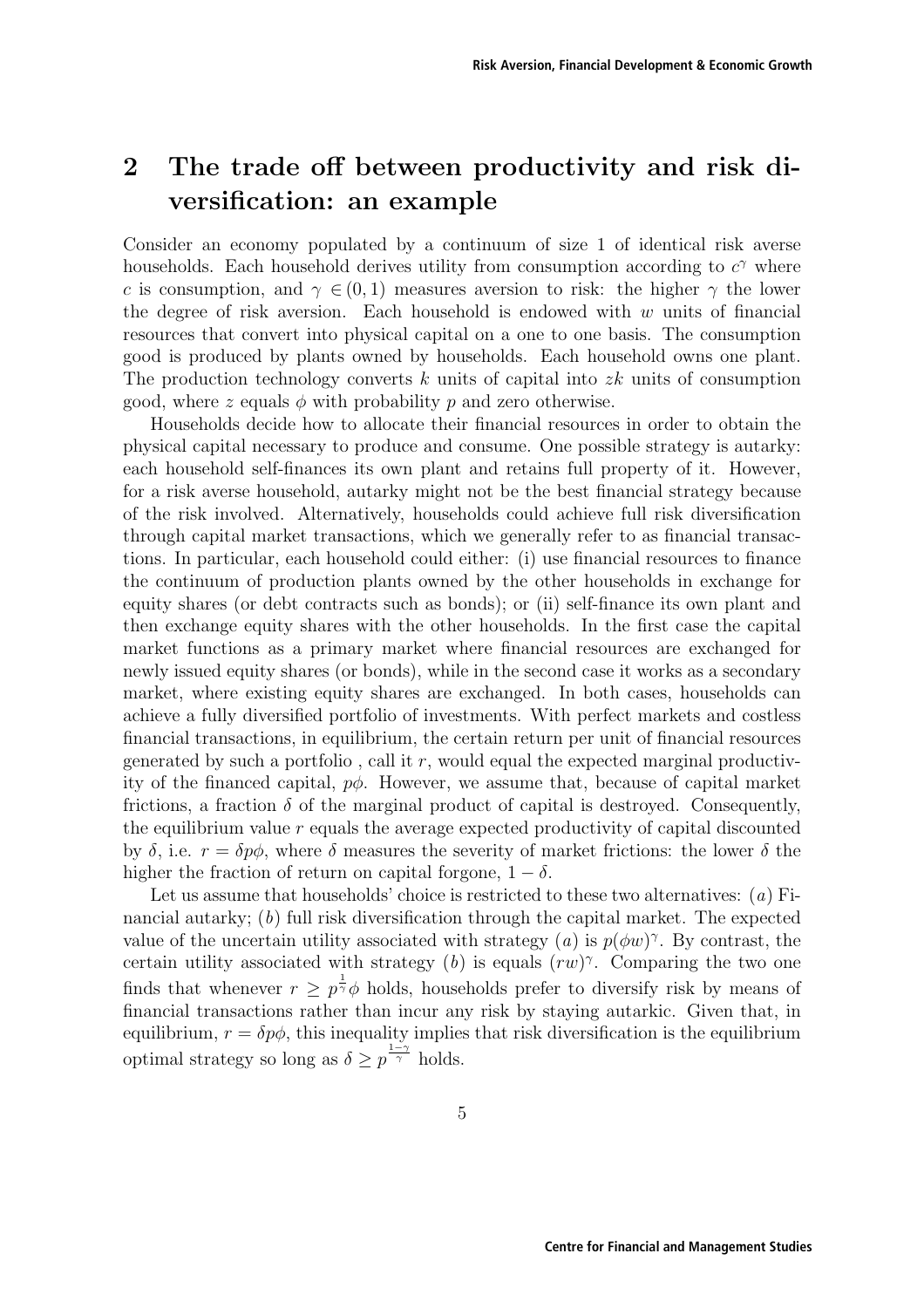Since  $p^{\frac{1-\gamma}{\gamma}}$  is continuous and increasing in  $\gamma$  with value one when  $\gamma = 1$  and limit value zero when  $\gamma = 0$ , for a given  $\delta > 0$ , there will always be values of  $\gamma \in (0, 1)$  such that the above described inequality is satisfied. This is so even though it is always true that the net certain return to capital in the presence of financial transactions,  $p\phi\delta$ , is strictly lower than the expected return to capital under financial autarky,  $p\phi$ .

In the absence of a capital market, autarkic production is the only available option. The certain aggregate level of output associated with such an option would be equal to  $p\phi w$ , where we note that risk is completely idiosyncratic and therefore vanishes at the aggregate level. With financial transactions, the level of output is  $p\phi\delta w$ . Financial exchange always entails a productivity loss which results in a lower level of output compared to autarky. Yet, so long as households are sufficiently risk averse, they are willing to trade off production for protection against risk.

The above result suggests the following analysis of the growth effects of financial liberalization as well as, more generally, of endogenous financial development.

## **3 The model**

The economy is populated by overlapping generations of two period living households. Each generation  $t$  consists of a continuum of size 1 of identical households who derive utility from consumption in their second period of life only, according to the individual utility function  $c_{2,t}^{\gamma}$ , where  $c_{2,t}$  is the consumption level of an old household from generation t and, as in the previous section,  $\gamma$  < 1 measures risk aversion. Each young household is endowed with one unit of labor which is supplied inelastically in exchange for a salary  $w_t$ . The salary is entirely saved to finance consumption in the second period. Production is undertaken by households. Each young household undertakes physical investment to set up a production plant in order to be able to produce when old. Production plants are classified into two types,  $S$  and  $R$ , depending on which technology they use. Type-S plants' technology is described by the production function  $y_t = \phi_S K_t^{\alpha} A_t l^{1-\alpha}$ , where  $y_t$  is output,  $K_t$  is capital, l is labor,  $A_t = k_t^{(1-\alpha)}$ , with  $k_t = K_t/l$ , is a standard learning by doing externality and  $\phi_S$  is the plant–specific productivity scale parameter. Similarly the production function of type-R plants is  $y_t = \phi_R K_t^{\alpha} A_t l^{1-\alpha}$ . We assume  $\phi_R > \phi_S$ : in equilibrium, the marginal productivity of capital per unit of labor is higher in technology  $R$  than in technology  $S$ .

Setting up a production plant is risky. The probability of success is less than one. If the setting up fails, the plant is not able to produce and the investment is entirely lost. Plants can be set up and operated autarkically, in which case each household self-finances capital accumulation, retaining full property and bearing all associated risks. Alternatively, households could engage in financial transactions in order to diversify risk. As discussed in the previous section, we can think either of  $(i)$  A primary market where households issue either equity or bonds to finance their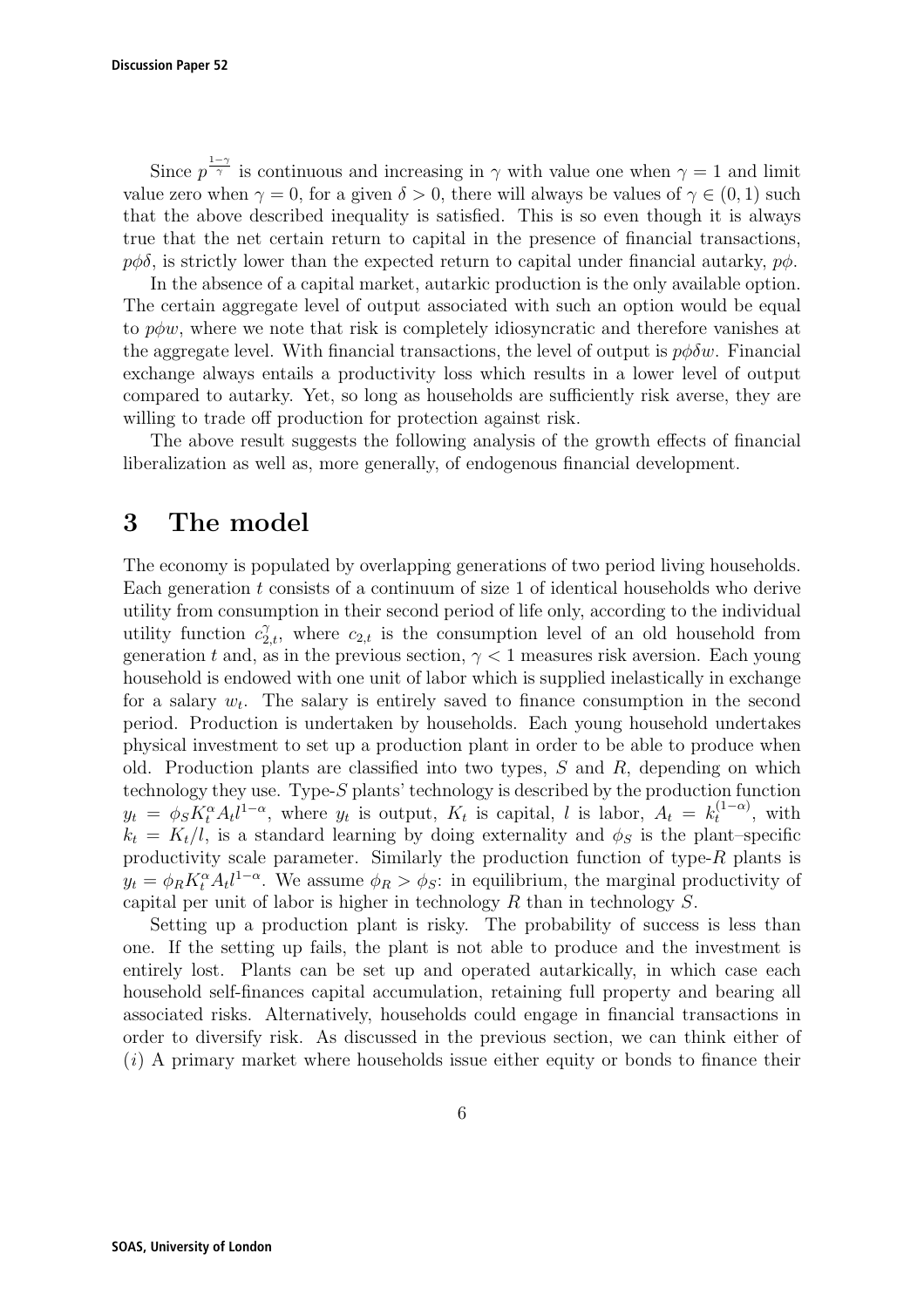production or  $(ii)$  A secondary market where equity shares of self-financed investments are exchanged. Any of the alternatives guarantees the same outcome: households are able to fully diversify risk by pooling a continuum of investments with independently and identically distributed individual returns.

Under financial autarky, the probability of success of an individual plant is  $p<sub>S</sub>$  for type-S plants and  $p_R$  for type-R plants. We impose  $p_S > p_R$ . This assumption implies that when adopting technology S, autarkic households are exposed to less risk than when relying on technology  $R$ . However, we also impose the expected productivity of type-R plants to be higher than that of type-S plants, i.e.  $p_S \phi_S < p_R \phi_R$ .

Differently, if households engage in financial exchange, the probability of success when setting up a type-i plant is  $f_t^i$ , with  $i = S, R$ . We assume that if, on the one hand, financial transactions create value by allowing risk-diversification, because of the presence of market frictions that we choose not to model explicitly, they also destroy part of the returns that investments would generate in a frictionless environment. We model these implicit costs of financial exchange by assuming that, all other things being equal, the probability of success in setting up a production plant of any type is lower in the presence of financial financial transactions than in their absence. Formally,  $f_t^i$   $\lt$   $p_i$  for any time t. So long as financial transactions are taking place, the economy accumulates financial expertise. This learning by doing effect is modeled by assuming that, in the presence of financial transactions,  $f_t^i$  evolves through time according to the following exogenous process

$$
f_{t+1}^i = v(f_t^i);
$$
  $v'(f_t^i) \equiv \frac{dv}{df_t^i} \ge 0.$  (1)

It is imposed that  $f_{t+1}^i$  converges to a unique steady state value  $\overline{f}^i$ , with  $\overline{f}^i \leq 1$ . The learning process is technology specific. In particular, the model assumes that financial expertise evolves over time only with respect to financial transactions related to the adopted technologies. Hence, if only technology  $R$  is adopted, only  $f_t^R$  will change over time according to (1). If no financial transactions take place, the economy does not accumulate any financial expertise, i.e.  $f_t^i$  does not change over time when households are autarkic.

Finally, similar to the example discussed in the previous section, young households are restricted to two options: either they fully diversify risk or they pursue an autarkic (risky) investment strategy. That is, we do not allow households to diversify only part of the risk associated with investment activity.<sup>7</sup> Correspondingly, there are only

<sup>7</sup>In principle, such mixed portfolio strategy would be optimal whenever the expected return associated with risk exceeds the safe rate of return associated with full risk-diversification. It is a well known principle that "[...] if a risk is actuarially favorable, then a risk averse agent will always accept a small amount of it [...]" (Mas-Colell, Wiston and Green (1997), page 189). However, this model does not allow for that strategy, since it would just complicate the analysis without altering the main results.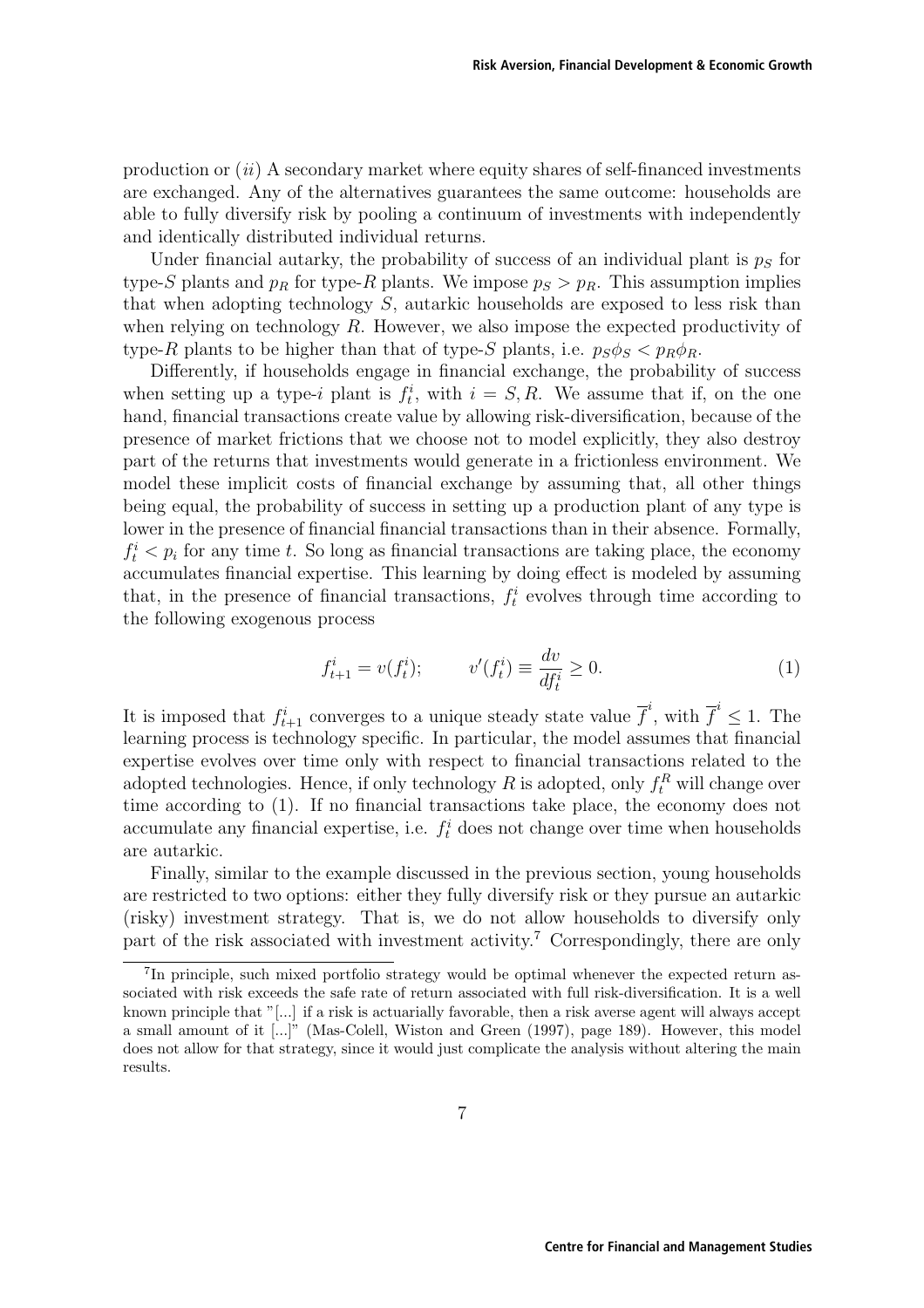two possible régimes: financial autarky, and financial exchange. In both régimes, households work and accumulate capital when young and then hire labor to produce - this only if their production plant is successful - and consume when old. The only difference between the two régimes lies in the households' exposure to risk. Under financial autarky each household bears all risks, while under financial intermediation all production risk is being diversified away.

## **4 Financial autarky and the growth effect of financial liberalization**

In the real world, financial repression takes various forms such as ceilings on deposit or loan interest rates, and/or loan-size, reserve requirements, trading-restrictions in the financial markets, and the like. A consequence of financial repression which is relevant to this paper is that it "[...] reduce(s) the overall availability of loanable funds to investors [...]", Fry (ibid., page 38). Following this observation and in line with other finance and growth models where the state of financial markets is set exogenously as for instance in Bencivenga and Smith (1991), financial repression is modeled as the extreme case in which financial transactions are totally prevented by the government.

Under financial repression, the only saving option available to young households is to self-finance production bearing all associated risks. At any time  $t$ , each household invests an amount of savings equal to the equilibrium salary,  $w_t = (1 - \alpha)y_t$ . The associated expected utility for an individual household is either  $p_S [(1 - \alpha) y_t \alpha \phi_S]^{\gamma}$  or  $p_R [(1 - \alpha) y_t \alpha \phi_R]^{\gamma}$ , depending on whether the household chooses to operate a type-S or a type- $R$  plant, respectively. Comparing the two values of the expected utility, one finds that households of generation t adopt plants of type  $S(R)$  whenever

$$
\beta_S p_S \phi_S > (<) \beta_R p_R \phi_R,\tag{2}
$$

where,

$$
\beta_i = p_i^{\frac{1-\gamma}{\gamma}}, \qquad \text{with} \quad i = R, S,
$$
\n
$$
(3)
$$

is the technology-specific risk discount factor. That is,  $\beta_i$  is the risk-discount factor that applies to the expected return to capital used in type-i plants, as given by  $p_i\phi_i$ . Inequality (2) says that households invest in the technology which yields the highest risk-discounted, or risk-adjusted, expected return to capital. Since technology S is safer  $(p_S > p_R)$  savers will choose technology S rather than R if sufficiently risk-averse. This is so, in spite of the fact that, by assumption, technology  $R$  guarantees a higher expected return to capital per unit of labour since, by assumption,  $\phi_R p_R > \phi_S p_S$ .

In general, given that technology  $i = R, S$  is chosen, the equilibrium growth rate of per capita income is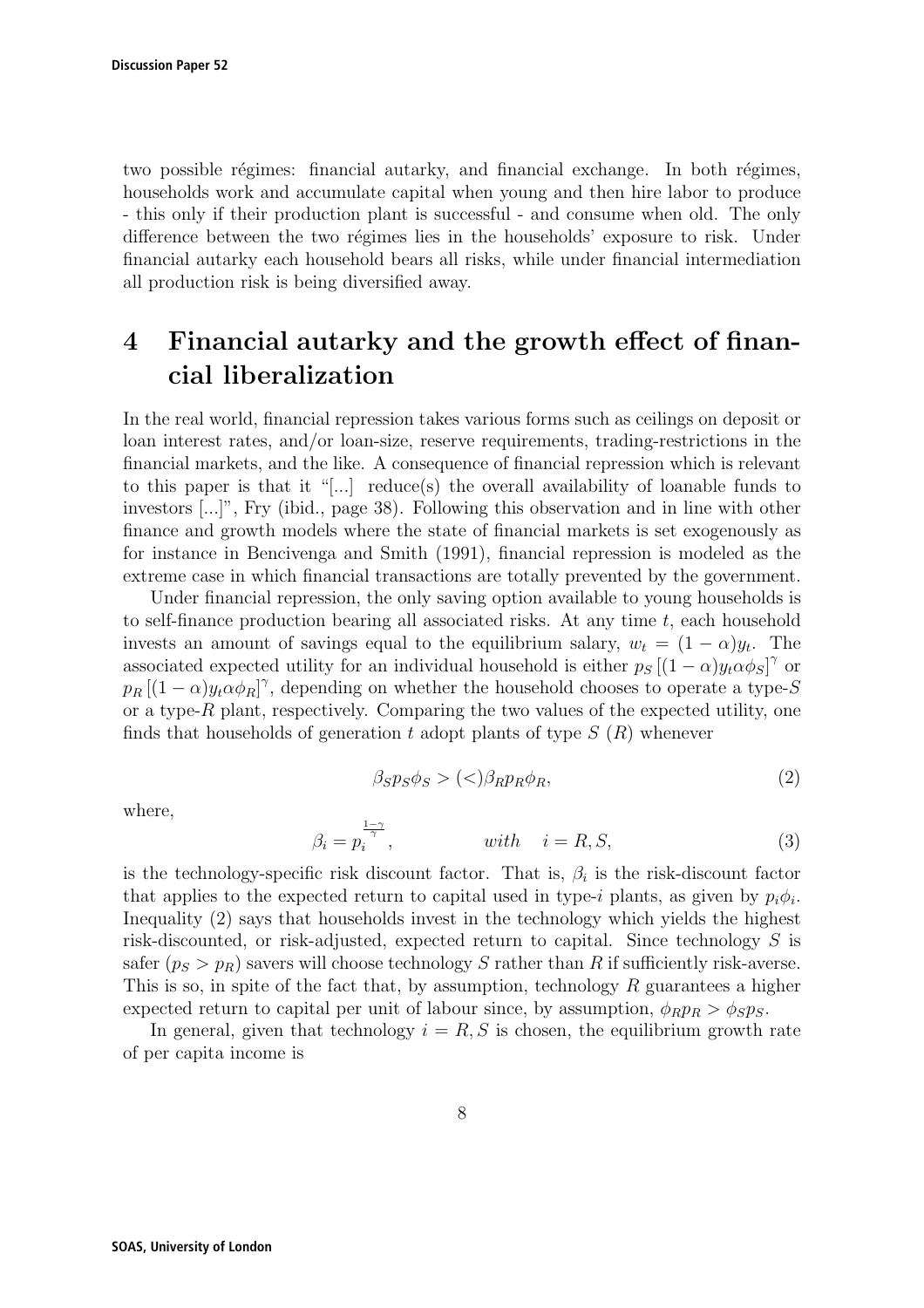$$
g_i^{FA} = p_i \phi_i (1 - \alpha) - 1. \tag{4}
$$

Having assumed  $p_S \phi_S$  <  $p_R \phi_R$ , whenever technology S is chosen -which happens whenever agents are sufficiently risk averse- the economy experiences a productivity loss and a lower rate of growth than if technology R had been chosen.

#### **4.1 The effects of financial liberalization**

What are the effects of the liberalization of domestic financial transactions, under the assumption that because of the relatively high degree of risk aversion, the autarkic economy is adopting technology  $S$ , which is the less productive one?<sup>8</sup>

At the time  $(T)$  financial liberalization takes place, the degree of financial expertise is measured by the probability of success of an individual plant operating technology i under financial exchange, which is  $f_T^i$ . Under financial exchange, then, the time T equilibrium expected return from financing technology S is  $\alpha \phi_S f_T^S$  while the expected return from financing technology R is  $\alpha \phi_R f_T^R$ . Financial transactions enable households to hold a portfolio of investments in a continuum of identical risk-independent projects, which implies they achieve full risk diversification. In other words, the expected return on households' financial assets equals its ex post realization with probability one. Accordingly, households' individual utility equals  $(\alpha \phi_R f_T^R w_T)^{\gamma}$  if technology R is financed, and  $(\alpha \phi_S f_T^S w_T)^\gamma$  if technology S is financed, where  $w_T$  is the amount of (labor) income being invested at the time of financial liberalization. Hence, so long as

$$
\phi_R f_T^R > \phi_S f_T^S \tag{5}
$$

following financial liberalization, only type-R plants are financed. Only type-S plants would be financed if the reverse inequality holds. Note that, unlike in the autarkic régime, financial exchange ensure that financial resources are allocated to the investments which yield the highest expected return, given the level of financial expertise. Assuming that  $(5)$  holds at time T, the economy will keep financing technology R in all subsequent periods.<sup>9</sup>

At time  $T$ , autarkic households' individual utility when operating a type- $S$  plant is  $p_S(w_T \alpha \phi_S)^\gamma$ , while assuming that if engaging in financial exchange households would adopt technology R (i.e. inequality (5) holds) each of them would get  $(f_T^R w_T \alpha \phi_R)^{\gamma}$ . Comparing the expected utility of savers under the two financial régimes, we find that households choose to engage in financial transactions if and only if the condition

$$
\beta_S \le \theta_T,\tag{6}
$$

<sup>&</sup>lt;sup>8</sup>In order to assess the effect of financial development we take a conservative approach. We consider the most favorable case for financial development to yield a positive growth effect, which is when the autarkic economy produces using technology  $S$  that is the less productive technology.

<sup>&</sup>lt;sup>9</sup>This is ensured by the assumption that learning by doing is technology specific.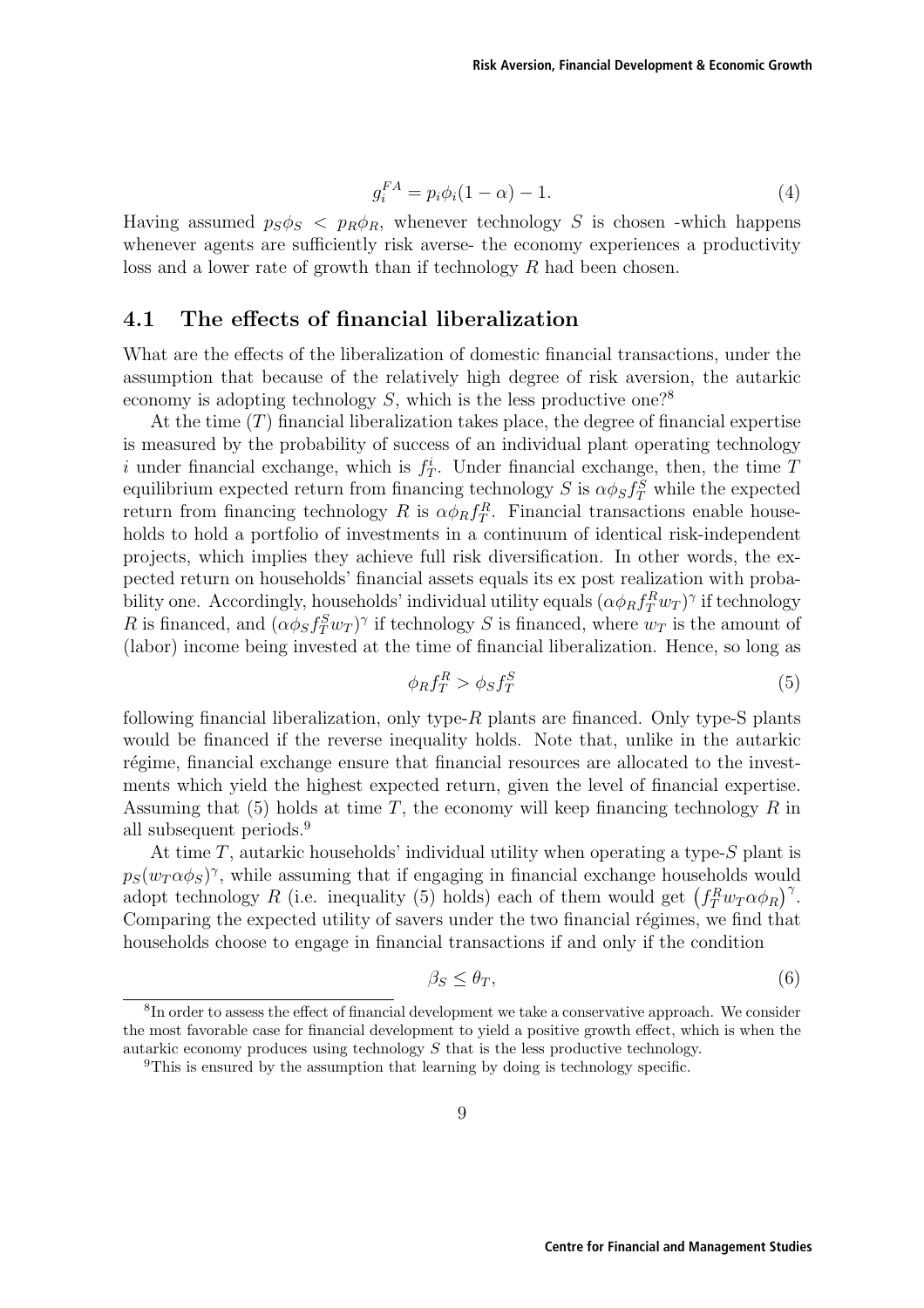applies, where

$$
\theta_T = \frac{f_T^R \phi_R}{p_S \phi_S} \tag{7}
$$

is the ratio of the expected returns per unit of capital-labor ratio under financial exchange and financial autarky, respectively. <sup>10</sup>

Clearly, as can be seen from equation (6), if the level of financial expertise is too low, financial liberalization does not generate financial exchange at all. However, the same equation also shows that households might still be willing to operate financial transactions even when the expected productivity of the resulting investments is lower under financial exchange than it would be under financial autarky. This happens whenever inequality (6) holds, in spite of  $\theta_T$  being less than one.

At time T, savings (and investment) of the individual household are equal to the equilibrium salary,  $(1 - \alpha)y_T$ , where  $y_T$  is time T income per unit of labor. Let us assume that condition (6) is satisfied so that households engage in financial transactions. Accordingly, having assumed that (5) holds, and given households' savings, we have  $y_{T+1} = (1 - \alpha)y_T f_T^R \phi_R$ . Correspondingly, the growth rate initially induced by financial liberalization is

$$
g_T = (1 - \alpha)\phi_R f_T^R - 1.
$$
\n(8)

Then,

#### **Proposition 1**

- i. If financial expertise is sufficiently low  $(\theta_T < 1)$ :
	- a. Financial liberalisation still leads to financial development if households are sufficiently risk averse  $(\beta_S \leq \theta_T)$ , driving the economy into a slowdown or a recession depending on whether  $f_T^R$  is greater or lower than  $1/(1-\alpha)\phi_R$ ;
	- b. Generally, no financial development occurs otherwise, i.e. if  $\beta_S > \theta_T$ .
- ii. If financial expertise is sufficiently high  $(\theta_T > 1)$  financial liberalisation always induces financial development, with beneficial consequences for the growth process.

The above proposition results immediately from the comparison between the expressions of the growth rates under financial autarky,  $g_S^{FA}$ , (see equation (4), with  $i = S$ ) and at the time of financial liberalisation,  $q_T$ , (see equation (8)).

The economy's growth rate is maximized when savings are allocated to the investments which yield the highest expected rate of return to capital per unit of labor.

<sup>&</sup>lt;sup>10</sup>To be precise, if  $\beta_S = \theta_T$  the financial régime is indeterminate: we could either have financial transactions or not. We solve this (innocuous) indeterminacy by assuming that, if indifferent, households still choose to diversify risk by means of financial transactions.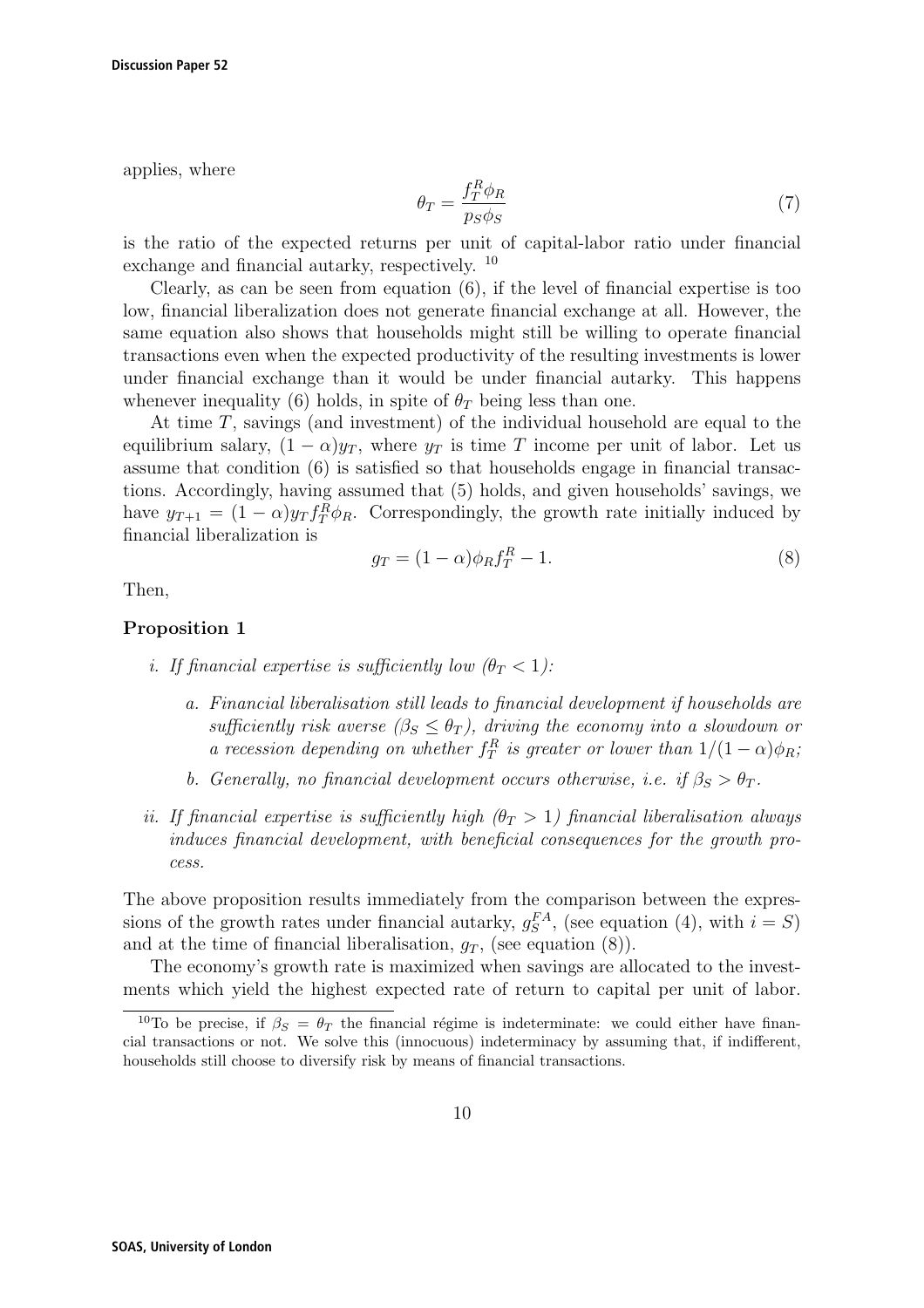Being risk averse, households choose the allocation of savings that maximizes the certainty equivalent to the return on savings. Highest expected rate of return does not necessarily mean highest expected utility, when savers are risk averse. Hence, the saving preferences of risk-averse households might well be incompatible with the maximization of the economy's growth rate. This explains why financial liberalization might reduce growth compared to financial autarky.

With financial transactions, households can achieve full insurance against risk thereby guaranteeing themselves a safe return on savings. By contrast, when adopting an autarkic strategy households face undiversifiable risk. For a risk averse household, risk reduces the utility associated to the investment's payoff. Hence, risk averse households might prefer to engage in financial transactions in order to diversify risk away, even when the safe rate of return they get from doing so is lower than the expected value of the uncertain return they would get by staying autarkic. When this happens, financial development resulting from liberalization will depress growth. Yet, savers are better off.

Under financial autarky, risk aversion might lead the choice of less productive but safer production technologies. The same motive might justify the emergence of inefficient financial exchange that has a negative effect on productivity and growth. This result offers a novel theoretical justification of why the growth in financial transactions following financial liberalization might not be associated with a higher GDP growth rate, especially in the early stages of the process. As a limiting case, the transformation of the system of production guaranteed by financial transactions might even bring in a phase of recession, which indirectly calls attention to the issue of sustainability of the transformation process itself. This issue will be analysed in section 5.

As the level of financial expertise increases due to learning by doing, this might improve the expected return on capital under financial exchange, which positively affects growth. The growth rate of the economy at period  $T + n$ , which is given by

$$
g_{T+n} = \phi_R (1 - \alpha) f_n^R - 1, \qquad \forall n \ge 0 \tag{9}
$$

is a monotonically increasing function of *n*, provided that  $v'(f_t^R) > 0$  for all  $t \geq T$ , with  $g^* = (1-\alpha)\overline{f}^R \phi_R - 1$ .<sup>11</sup> Proposition 1 suggests that financial liberalization might initially result in a slowdown or even recession. However, as long as  $\overline{f}^R \phi_R > p_S \phi_S$ , the ultimate growth effects of financial liberalization will eventually become positive (they would never become positive otherwise). Through time, the economy might accumulate financial expertise, and this results in more efficient financial transactions (a more efficient financial exchange régime). So long as  $\overline{f}^R \phi_R > p_S \phi_S$ , this ultimately  $\Gamma$  leads a more efficient resource-allocation under the financial exchange régime than

<sup>&</sup>lt;sup>11</sup>Clearly enough, the growth rate will not increase over time if there is no learning, i.e. if  $v'(f_t^R) = 0$ for all  $t > T$ .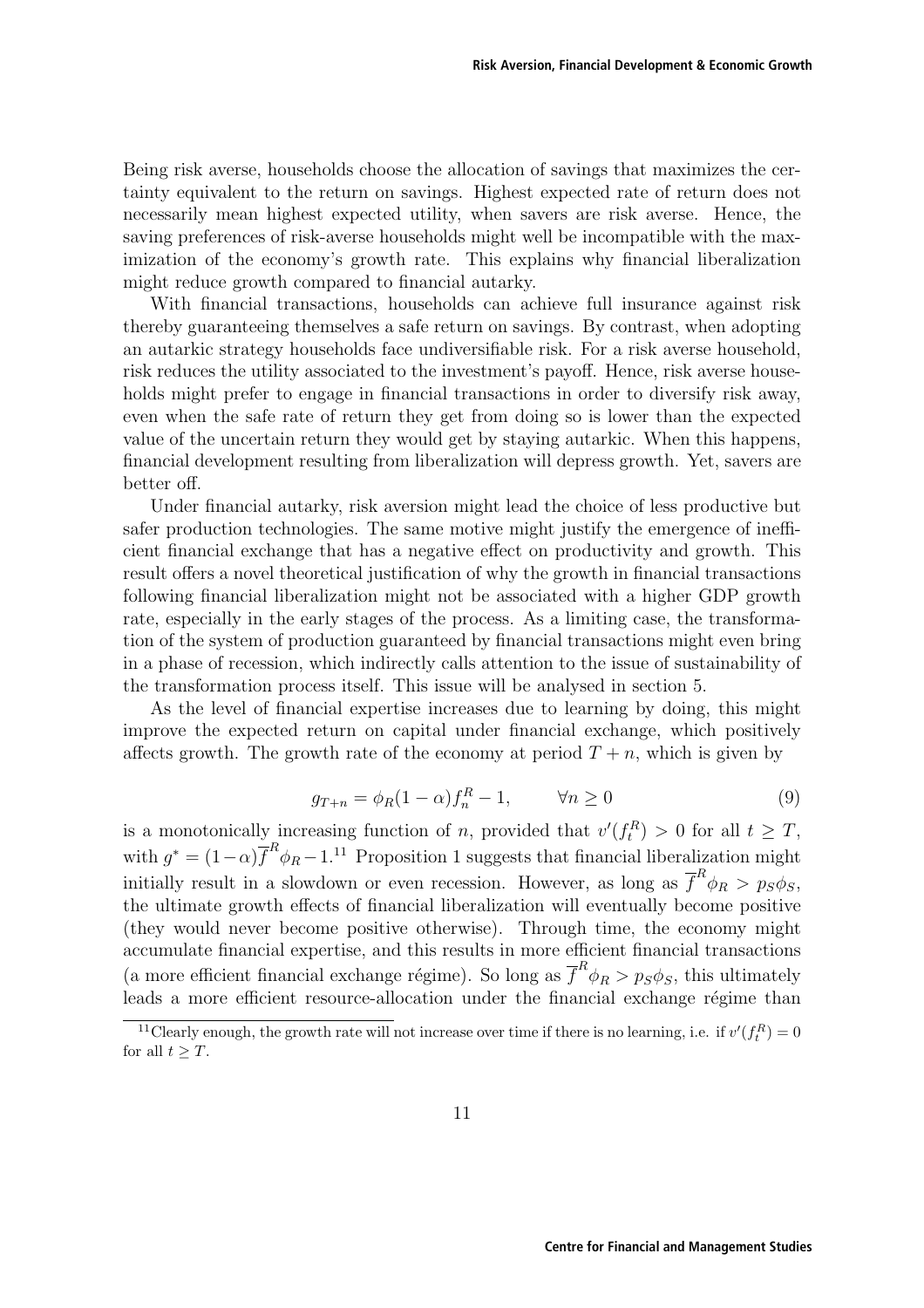under financial autarky, which reflects itself in a higher growth rate for the economy.

An interesting question concerns the length of the slowdown or recession phase that the economy might experience with the liberalization period. Assume, for instance, a linear specification for the difference equation governing the evolution of  $f_t^R$  for  $t \geq T$ such as

$$
f_{t+1}^R = f_t^R + \lambda [\overline{f}^R - f_t^R],
$$
\n(10)

where the initial condition is the degree of financial expertise at time  $T, f_T^R$ . Given equation (10), assuming  $\overline{f}^R \phi_R > p_S \phi_S$ , financial development starts contributing positively to the growth process only after  $n^*$  periods from the time of the transition, where

$$
n^* = Int\left(\max\left(\frac{1}{\ln(1-\lambda)}\ln\left(\frac{\phi_R\overline{f}^R - \phi_S p_S}{\phi_R(\overline{f}^R - f_T^R)}\right) + 1, 0\right)\right),\tag{11}
$$

where if  $n^* = 0$  then financial development would be growth inducing from the very beginning.

Moreover, whenever

$$
f_t^R \phi_R (1 - \alpha) < 1 \tag{12}
$$

, the economy experiences a recession that lasts for  $n^{**} \geq 1$  periods, where

$$
n^{**} = Int\left(\max\left(\ln\frac{(1-\alpha)\phi_R\overline{f}^R - 1}{(1-\alpha)\phi_R(\overline{f}^R - f_T^R)}\frac{1}{\ln(1-\lambda)} + 1,1\right)\right). \tag{13}
$$

It can be verified that condition (12) is a necessary and sufficient condition for a recession to occur, i.e. for  $n^{**} \geq 1$  to hold.

According to conditions (11) and (13) The length of possible slowdowns depends on the parameters  $\phi_S$ ,  $\phi_R$ ,  $\lambda$ ,  $\overline{f}^R$  and  $f_T^R$  in an interesting way. For instance, the smaller is the maximum potential expected productivity difference between plants of type R and S,  $\phi_R \overline{f}^R - \phi_S p_s$ , the longer would last the slowdown phase possibly triggered by financial liberalization, given the speed at which the economy accumulates financial expertise, as measured by  $\lambda$ , and the initial level of financial expertise,  $\overline{f}^R$ . Intuitively, as long as the potential productivity gains associated with technology  $R$ as opposed to technology S are relatively small, financial expertise becomes relatively more crucial. Relatively more financial expertise might be needed for the system to be able to materialize some of the potential productivity gains associated with the adoption of technology  $R$ , made possible by financial exchange, rather than to incur a net productivity loss. Similarly, accumulation of financial expertise becomes a relatively more crucial factor to drive the economy out of a possible recession following financial liberalization, the lower is the value of the maximum value of expected productivity of capital per unit of labor associated with the best technology available, i. e.  $\overline{f}^R \phi_R$ .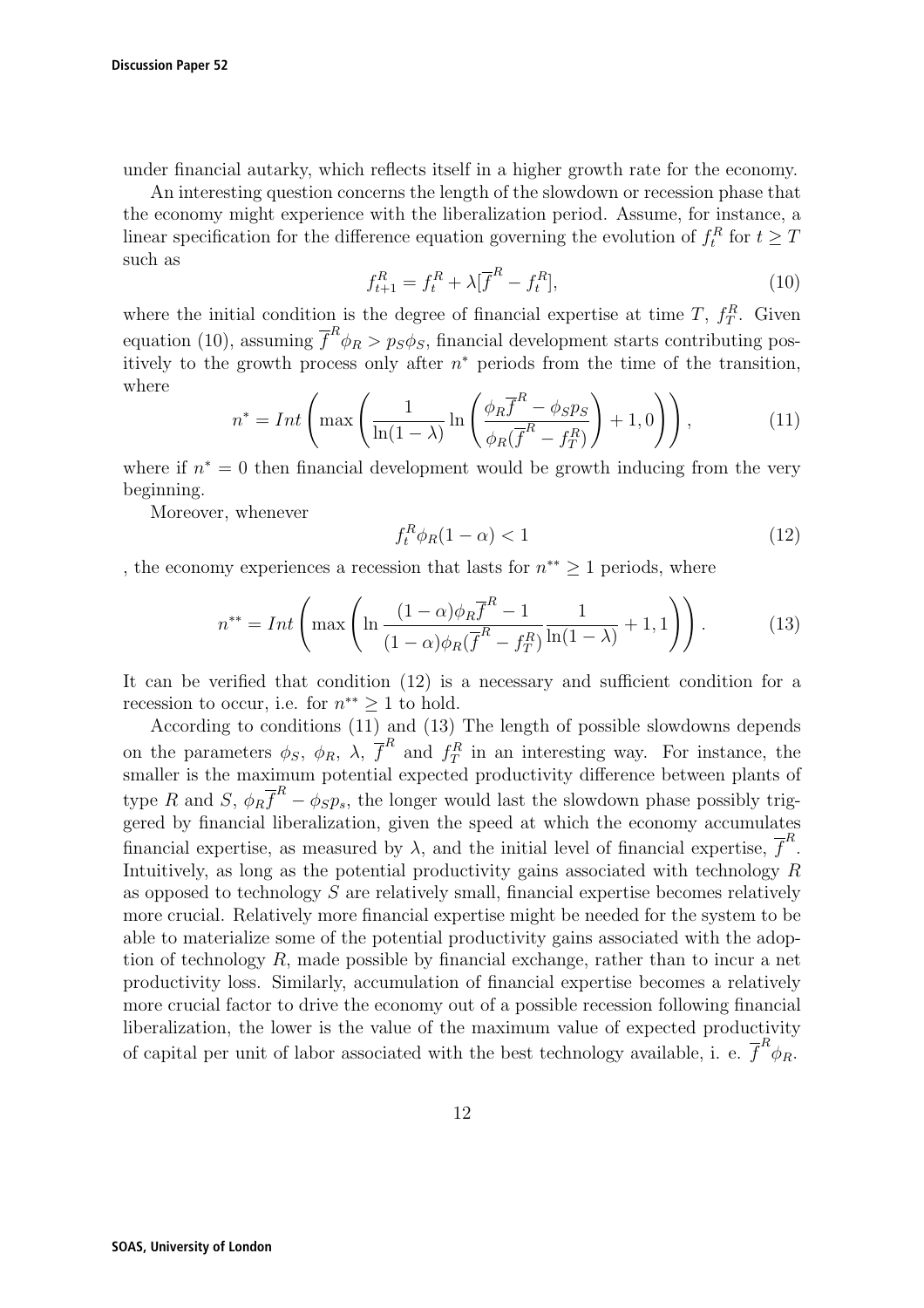In environments where the quality of investment opportunities available is generally low, whether financial liberalization will result in a productivity increase and a positive effect on growth it depends more crucially on the financial expertise/efficiency of financial exchange, than in contests in which the potential productivity gains associated with some of the investment opportunities are high.

### **5 Endogenous financial development**

In the growth and finance literature there are quite a few examples of models which tackle the issue of endogenous financial development. In most of the cases, the endogenous emergence of financial transactions is derived from the existence of some explicit fixed  $\cos t$ .<sup>12</sup>

Building on the existing literature, the issue of endogenous financial development and its sustainability is explored by augmenting the basic model developed in the previous section with the assumption of costly financial transactions. In particular, similar to Saint-Paul (1992), it is assumed that each household incurs a fixed cost  $c$  (measured here in units of period 2 forgone consumption) when participating in financial transactions. Since the economy is populated by a continuum of agents of mass 1, c also measures the aggregate cost of financial transactions when all agents engage in financial exchange.

For a given initial level of financial expertise  $f_T^R$ , and assuming that if financial transactions take place, technology  $R$  will be financed the rate of return on the resulting portfolio would be  $\alpha f_T^R \phi_R - c/(1-\alpha) y_T$ .

The comparison with the rate of return on self-financing,  $\beta_S \alpha \phi_S$ , directly suggests that endogenous financial development occurs at  $y_T \in [y^*, y^*(1-\alpha)\phi_S p_S]$ , where<sup>13</sup>

$$
y^* \equiv \frac{c}{\alpha [f_T^R \phi_R - \beta s p_s \phi_S](1 - \alpha)}.\tag{14}
$$

This, provided that  $\beta_S \leq \theta_T$ . In fact, we already know from previous analysis that if such a condition were not satisfied, then financial development would never take place.

In case of financial development, at time  $T$ , the growth rate of the economy will still be given by expression (8) and the possible growth effect of financial development is still described by Proposition 1. Hence, a prime conclusion is that, in this model, unlike the existing literature, endogenous financial development is not necessarily growth inducing. In other words, the sign of the growth effect of endogenous financial development is ambiguous.

<sup>12</sup>See for instance, Greenwood and Jovanovic (1990) and Saint-Paul (1992).

<sup>&</sup>lt;sup>13</sup>Again, for  $y_t = y^*$  households are indifferent between engaging in financial exchange or not so that, for such a value of GDP the financial régime would be technically indetermined. However, as done previously, we assume that if indifferent, households choose financial exchange.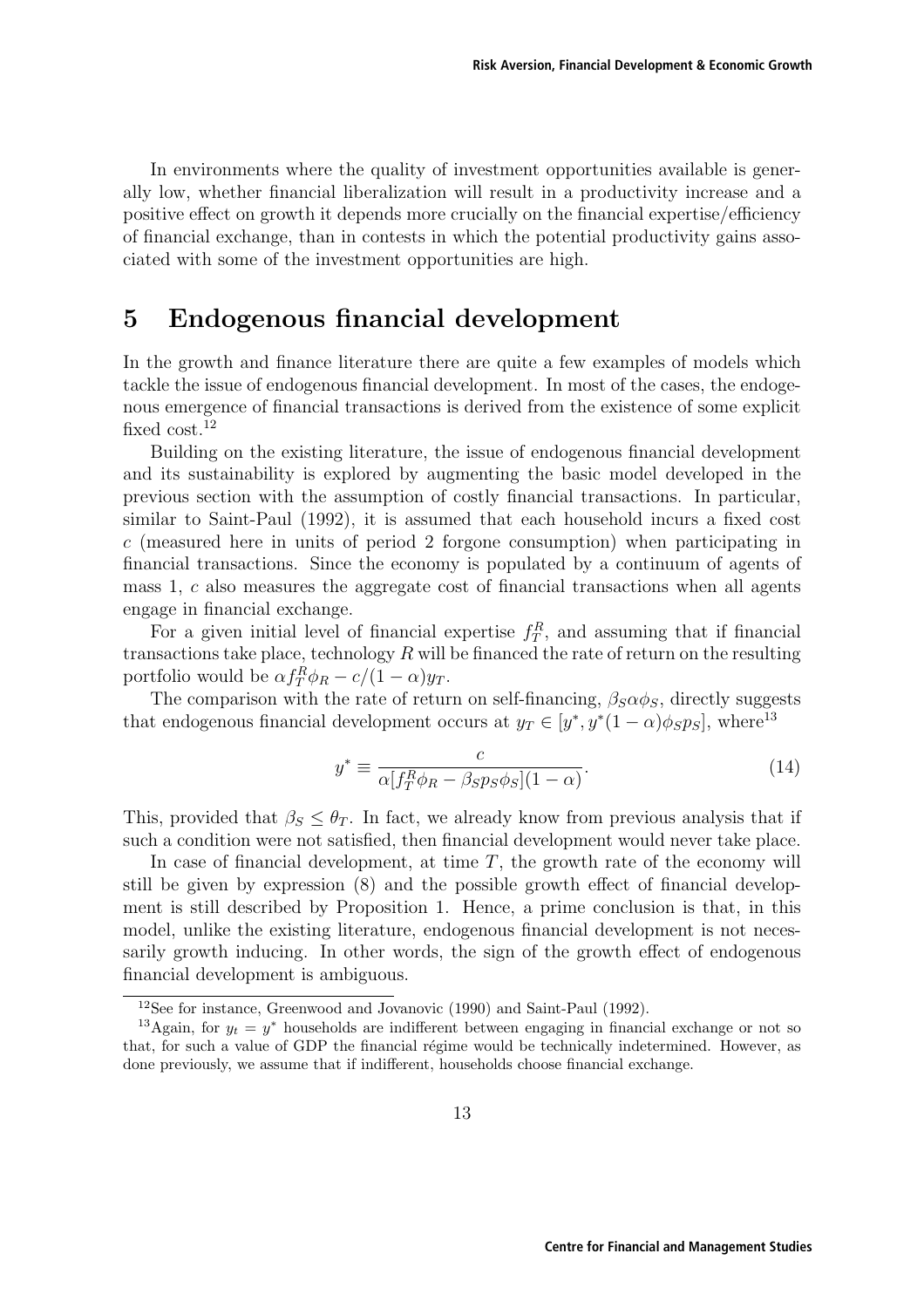The fact that the immediate consequence of the emergence of financial transactions could be a phase of recession (see Proposition 1), calls attention to the issue of sustainability of endogenous financial development. Given expression (9), the dynamics of income subsequent to the emergence of financial exchange is described by the following equation:

$$
y_{T+n+1} = f_{T+n}^R (1 - \alpha) \phi_R y_{T+n}.
$$
\n(15)

For the financial development process to be sustainable,  $y_{T+n} \geq y^*$  should be satisfied for any  $n > 0$ . It is important to note that the most favorable condition for sustainability is when financial development emerges at  $y_T = y^*(1 - \alpha)\phi_S p_S$ . In this special case the sustainability condition becomes:

$$
\prod_{i=0}^{n-1} f_{T+i}^R > \frac{1}{(1-\alpha)^{n+1} \phi_R^n p_s \phi_S} \qquad \forall n \ge 1. \tag{16}
$$

It can be easily proved that

**Proposition 2** Endogenous financial development might be non-sustainable, in which case the economy will revert to financial autarky after a phase of recession.

Assume there is no accumulation of financial knowledge so that  $f_T^R$  is constant over time. In this case the growth effect of financial development does not change over time. Hence, if financial development leads to a recession in period 1 it will always be not a sustainable process. The continuity argument then implies that, whenever the initial effect of financial development is to induce a recession, if  $f_T^R$  does not increase rapidly enough, the economy's level of development will always fall below the minimum threshold required for financial transactions to exist, before financial development induces any positive growth rate, which proves the proposition.

## **6 Conclusion**

The notion that financial development should improve the allocation of savings with positive long run growth effects is dominant in the finance and growth literature of the 1990's. Accordingly, liberalization policies aimed at promoting financial development are widely believed to be capable of fostering the growth process. Yet, there are historical examples of transition and developing economies where the financial institutions emerging after liberalization were not efficient enough to promote growth, especially in the early stages of the process. More generally, empirical evidence suggests that financial development does not always exert a significant and positive impact on economic growth. This paper presented a model which offers a simple theoretical justification of why a financial sector might develop following financial liberalisation, even though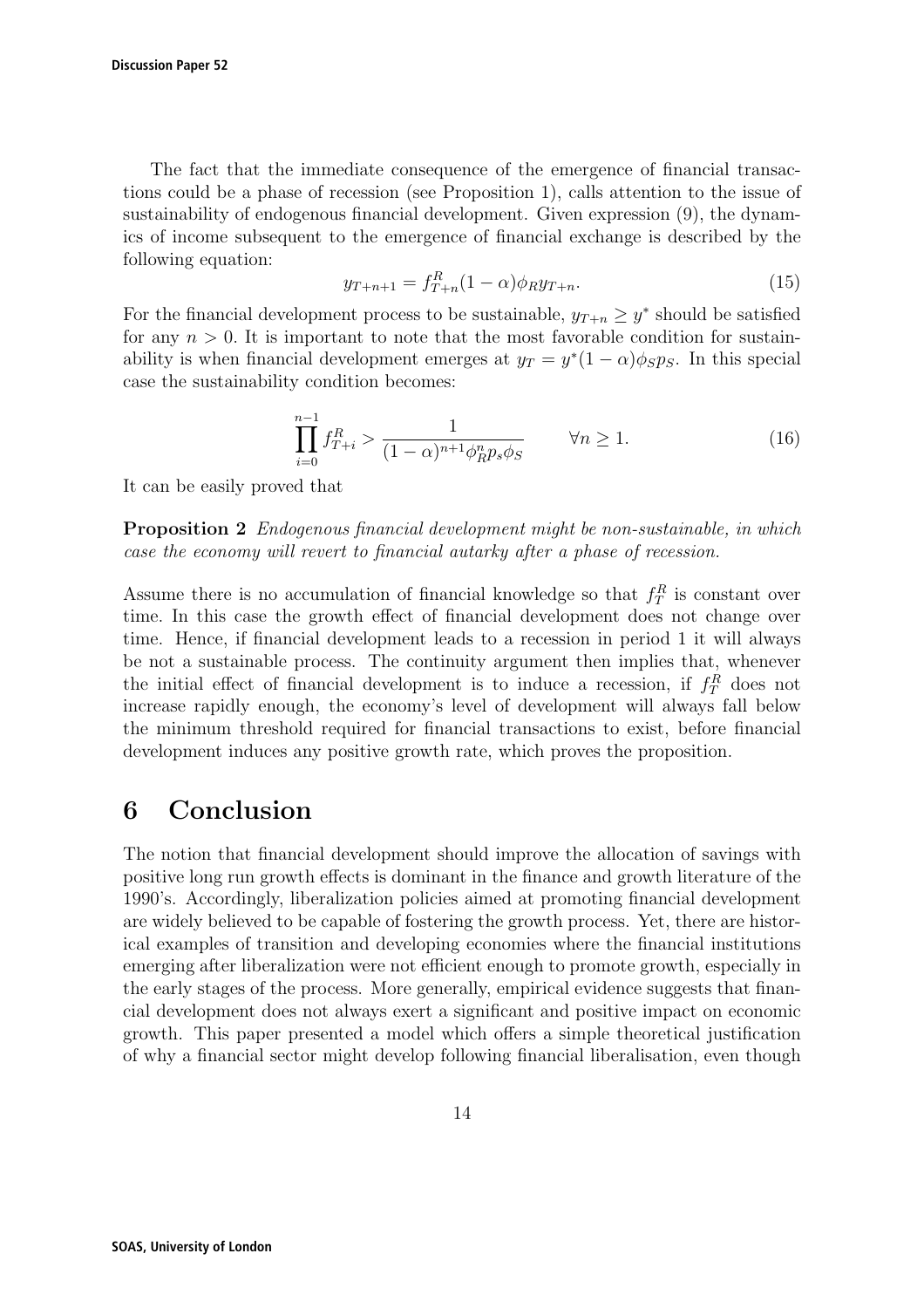the involved process of financial exchange is so inefficient that its net contribution to the growth-process is a negative one. It also shows that endogenous financial development might be a non-sustainable process. Yet, when sustainable, financial deepening could eventually generate positive growth effects as financial institutions accumulate expertise.

## **References**

- [1] Benhabib, Jess and Mark M. Spiegel (2000). The role of financial development in growth and investment. Journal of Economic Growth, **5**, 341-360.
- [2] Beck, T., R. Levine and N. Loayza, (2000),"Finance and the Sources of Growth", Journal of Financial Economics, **58**, 261-300;
- [3] Bencivenga, V.R. and B. D. Smith, (1991), "Financial Intermediation and Endogenous growth", The Review of Economic Studies, **58**, 195-209;
- [4] Bencivenga, V. R., B.D. Smith, and R. Starr R. M., (1995), "Transaction Costs, Technological Choice, and Endogenous Growth", Journal of Economic Theory, **67**, 153-177;
- [5] Blanchard, O. et al, (1992), Reform in Eastern Europe, (Cambridge, MA: The MIT Press);
- [6] Blanchard, O., (1997), "The Economics of Post-Communist Transition", Clarendon Lectures in Economics, (New York, NY: Oxford University Press);
- [7] Calvo, G. A., and F. Coricelli, (1996), "Credit Market Imperfections and Low-Output Equilibria in Economies in Transition", in Blejer M., Z. Eckstein, Z. Hercowitz, and L. Leiderman (edited by), Financial Factors in Economic Stabilisation and Growth, (Cambridge (MA): Cambridge Univ. Press), 75-103;
- [8] Deidda, L., and B. Fattouh, (2002), "Non Linearity between Finance and Growth, Economics Letters , **74**, 339-345;
- [9] Demetriades, P., and Hussein, K., **(**1996), "Does Financial Development Cause Economic Growth? Evidence for 16 Countries", Journal of Development Economics, **51**, 387-411;
- [10] Devereux, M. B., and G. W. Smith, (1994), "International Risk Sharing and Economic Growth", International Economic Review, **35**, 535-50;
- [11] Fry, M., (1995), Money, Interest, and Banking in Economic Development, (London, Uk: Johns Hopkins Univ. Press, 2nd ed.);